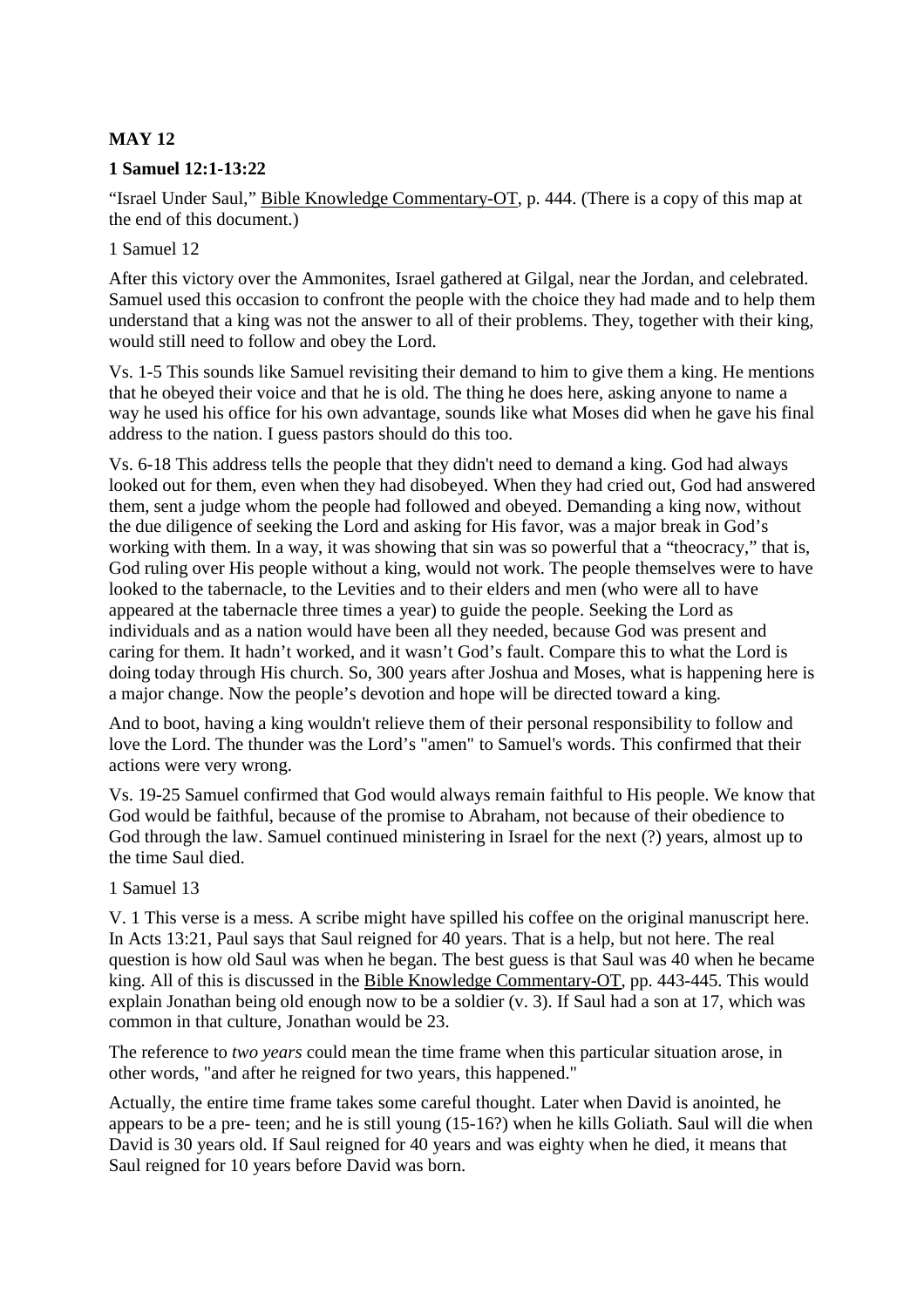Vs. 2-4 There was a lot of fighting with the Philistines with a substantial victory by Jonathan. Apparently Samuel told Saul to call the people together at Gilgal. This would be a sacrifice and consecration of the kingship of Saul. In the meantime, Israel had made some problems for the Philistines. Saul called the people there, but the Philistines are amassing an army.

Just for a comparison, remember in 1 Samuel 7:10 that on the eve of Samuel's first battle with the Philistines, they were ganging up on him as he was getting ready to sacrifice. Samuel was totally unprepared and leading the people in worship, but God honored him and completely routed the Philistines with noise.

Vs. 8-15 This was the event that Samuel had spoken of earlier, where Saul was to wait for Samuel for seven days. Waiting, when waiting is easy, is easy; but waiting when it stretches your faith to the breaking point is what makes real faith. The people were already afraid and Saul had no faith to bind them to the Lord. As the people were scattering and it was the seventh day, Saul offered the sacrifice. No non-Levite was allowed to sacrifice. Also, Saul was given a direct command. And wouldn't you know it, no sooner had he burned the bull, than Samuel showed up.

V. 14 This will burn in Saul's mind and blaze into an irrational hatred of David. This is the first mention of *a man after His own heart*. It is good to begin trying to understand what that means. David will be that man, but he will test our understanding of what it means to be a man after God's own heart.

My question for us as disciples is what did Saul teach or fail to teach the people by doing this? Saul did the thing anyone would have done. It seems excusable, reasonable, and human. This would be a good point to stop and ponder this story. It is easy to follow when everything is good, but waiting in faith separates the men from the boys. Also, it is easy to lead when everything is good; but in a situation like this, it shows what you really believe. If we are to be disciples, who make disciples, we ourselves need to be proven in the fire and found faithful.

Also, when you think of Saul, worried about the army coming against him and his people scattering, what stories of the recent past would you have used to remind him that he could still depend on God? Oh, by the way, do you remember that there was a command for what the king was supposed to do regarding the Word? I wonder if Saul ever did that.

Vs. 16-22 This is just setting us up for the adventures of Jonathan tomorrow. Although I have to say, if I had been a king, I would have been working to get my merry men armed.

## **John 7:1-29**

This section of John, from 7:1 to 10:21, is during the two-week festival around the Day of Atonement and the *Feast of Booths* (or Feast of Tabernacles). This took place six months before Jesus died and it is His presentation of Himself to the nation as their Messiah. John concludes chapter 10 with a situation that took place two months later during Hanukkah, in December, as Jesus' final teaching about Himself in Jerusalem, completing the presentation. These are very important chapters.

Vs. 1-2 The passage of time here is about six months. If the feeding of the 5000 was just before the Passover in April, this would be October. This was one of those three times of the year (Passover, Pentecost, Day of Atonement/ Feast of Tabernacles) when all males had to appear before the Lord.

Vs. 3-9 Jesus was being taunted by His half-brothers.

V. 8 has the word "yet" in some manuscripts, but not in others. Jesus obviously didn't lie to them, so there are three theories as to what He meant here. First, there was a time element in the original language that was inherent to the words that we don't see in the English. Second, there was a "yet" in the original manuscript, or the time element was very plain in the original and some scribe added the "yet" to make it clearer. Or, third, at this moment, Jesus had been told not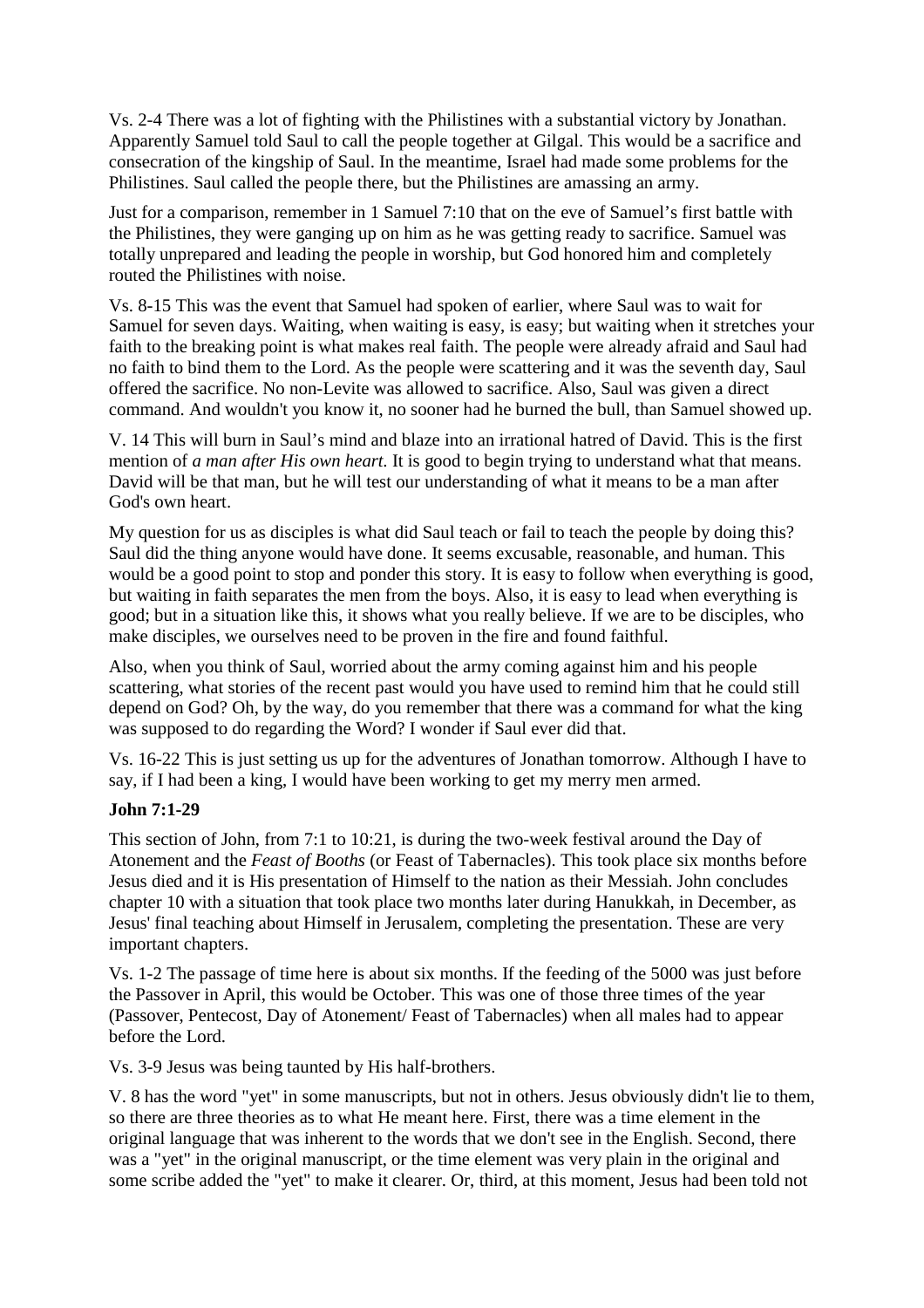to go to the feast and after the brothers left, the Father told him to go to the feast. Jesus wasn't lying here regarding attending the feast, and it gives us a look at how He abided in and followed the Father.

Vs. 10-13 I can't imagine the intensity of being in Jerusalem during that time. In some respects, this visit to Jerusalem was the time of their visitation and they didn't realize it. In the next chapters we'll see how bold Jesus became. He made them an offer they couldn't refuse, but they did.

Vs. 14-19 Isn't it ironic that the leaders were amazed at Jesus' teaching but hated Him all the same. It is interesting that Jesus said that whoever wanted God's will would recognize the source of His teaching. Later, Jesus will tell the Pharisees that their will was to obey their father the devil.

Vs. 20-24 Apparently most of the visitors to Jerusalem were not familiar with the effort on the leaders' part to kill Jesus. Jesus is referring here to His healing of the man at the pool in John 5. Even a year and a half after that event, that confrontation was still stuck in the throats of the leaders.

Vs. 25-27 I like this. Suddenly some of the people from Jerusalem must have pushed forward and begun saying they knew about the plot of the leaders to kill Jesus. Their objection was that they thought the coming Messiah would be more mysterious and shrouded in mystery.

Vs. 28-29 Jesus will talk more and more about His being sent from the Father, and their problem of not knowing God at all. They knew Jesus was from Nazareth, but didn't grasp that He was the Son sent from the Father.

For us as disciples, it is instructional and motivating to see how much conflict Jesus was willing to endure to make sure that everyone had the opportunity to hear and respond to His message. We have been given that same Spirit for our work in the harvest.

## **Psalm 108**

I would guess that David is in his early years as king. The beginning of the psalm is in remembrance of what God had done. Based on that past faithfulness of God comes the dire request in vs. 10-12.

Vs. 1-4 This is David's personal devotion to God in gratefulness for all of His deliverance. We'll meet David in a few chapters in 1 Samuel and then we'll witness David's long, God-given education in crying to God for help and rescue. As a result, Israel was given a great king and the Spirit gave us some great psalms.

Notice the witness to the nations.

Vs. 5-6 David's prayer for God's exaltation means that He would be exalted in defeating Israel's enemies.

Vs. 7-9 God had shown His strength in defeating these countries because He promised to protect His people.

Vs. 10-13 Apparently Israel had suffered some minor attack from Edom, and David was asking the Lord to show His faithfulness and fulfill His promise again by defeating Edom.

By this time David was an experienced warrior-king and knew that real victory only came from the Lord.

As we work in the harvest, whether the work is hard or easy at any particular time, we always need to remember that our successes only come through the Lord; and in our difficulties, He is present and teaching us. Our strength comes as we abide in Him.

## **Proverbs 15:4**